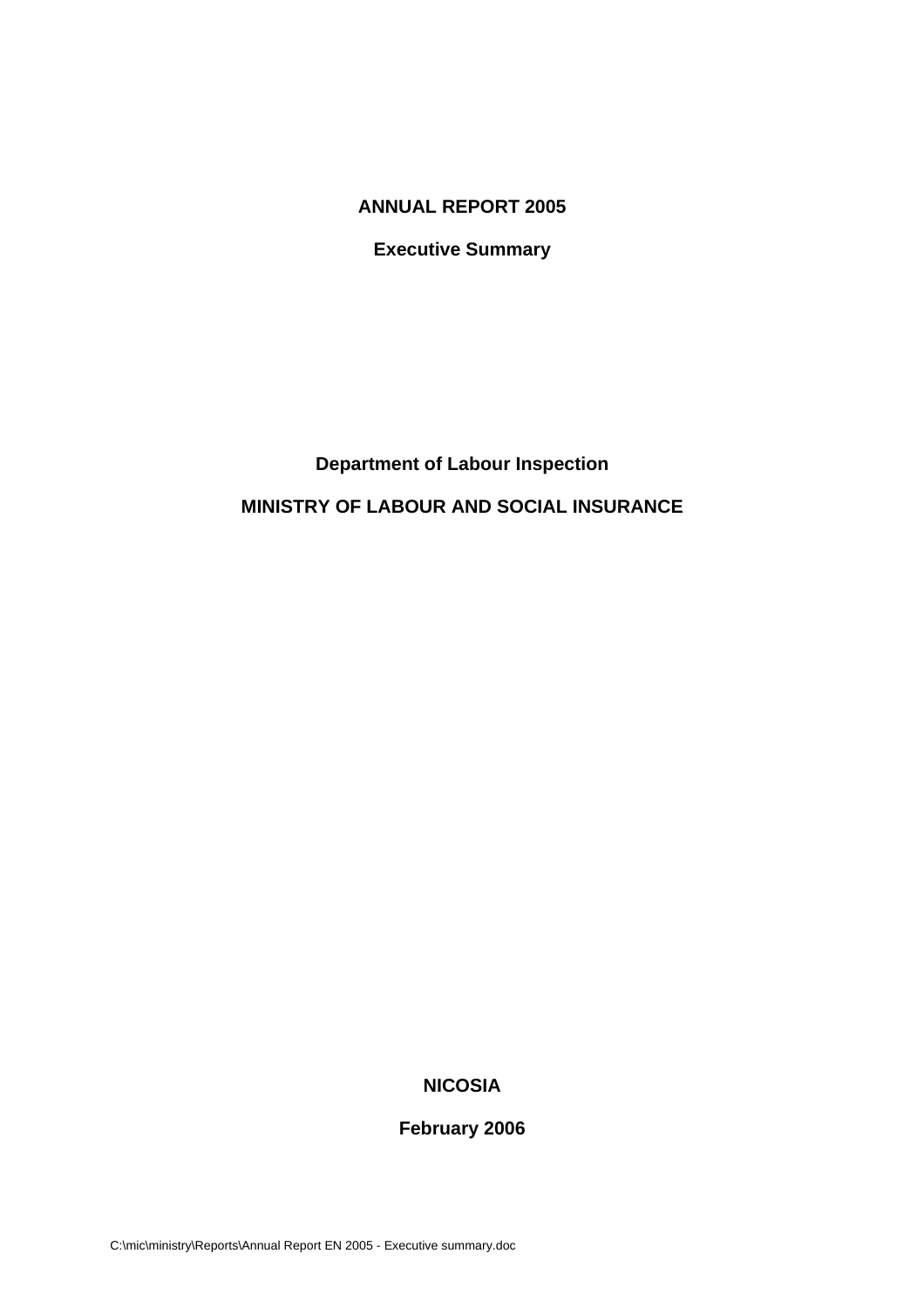## **DEPARTMENT OF LABOUR INSPECTION**

The basic aim of the Department of Labour Inspection is the safeguarding of adequate levels of safety and health at work for all workers, the protection of the public against risks arising from activities at work, the protection of the public and the environment with the effective control of industrial pollution, the risks from major accidents, the chemical substances and the risks that arise from the use of ionising radiation, and the preservation of the quality of those parts of the atmosphere of Cyprus where it is good and its improvement in those parts where it is needed.

The fulfilment of the aforementioned aims is accomplished by means of a suitable legislative framework, the implementation of an effective inspection system, the continuous raising of the public awareness, the training and education of the Department's personnel, and the co-operation with the social partners.

The headquarters of the Department are situated in Nicosia whereas there are District Offices in Nicosia, Limassol, Larnaca (serving also the Famagusta District) and Paphos. In 2005 there were 70 posts in the Department of Labour Inspection out of which 26 were vacant.

During 2005, the Department participated in various committees and working groups of the European Union and other international organizations on issues related to the areas of its competency.

In the text that follows the policy areas of the Department are presented along with a short description of the work carried out during 2005.

### 1. Safety and Health at Work

This policy area deals with

- All issues that relate to the protection of safety and health and well being of the workers at the workplaces, including the organisation and management of safety and health issues at work at local and national level.
- The issues of safety and health that relate to the requirements on work equipment at the workplace.
- Issues related to the risks to health arising from the use of asbestos, chemical and biological agents, carcinogenic and mutagenic agents, from physical agents, such as noise, vibration or heat, or from ergonomic factors, such as manual lifting and handling of loads, monotonous work, pace of work, etc.
- Issues arising from Major Accidents in which dangerous substances are involved aiming at accident prevention and / or the mitigation of their consequences to the public and the environment.
- The provision of information and training to employers and workers on issues of occupational safety and health by means of training programmes and informative material.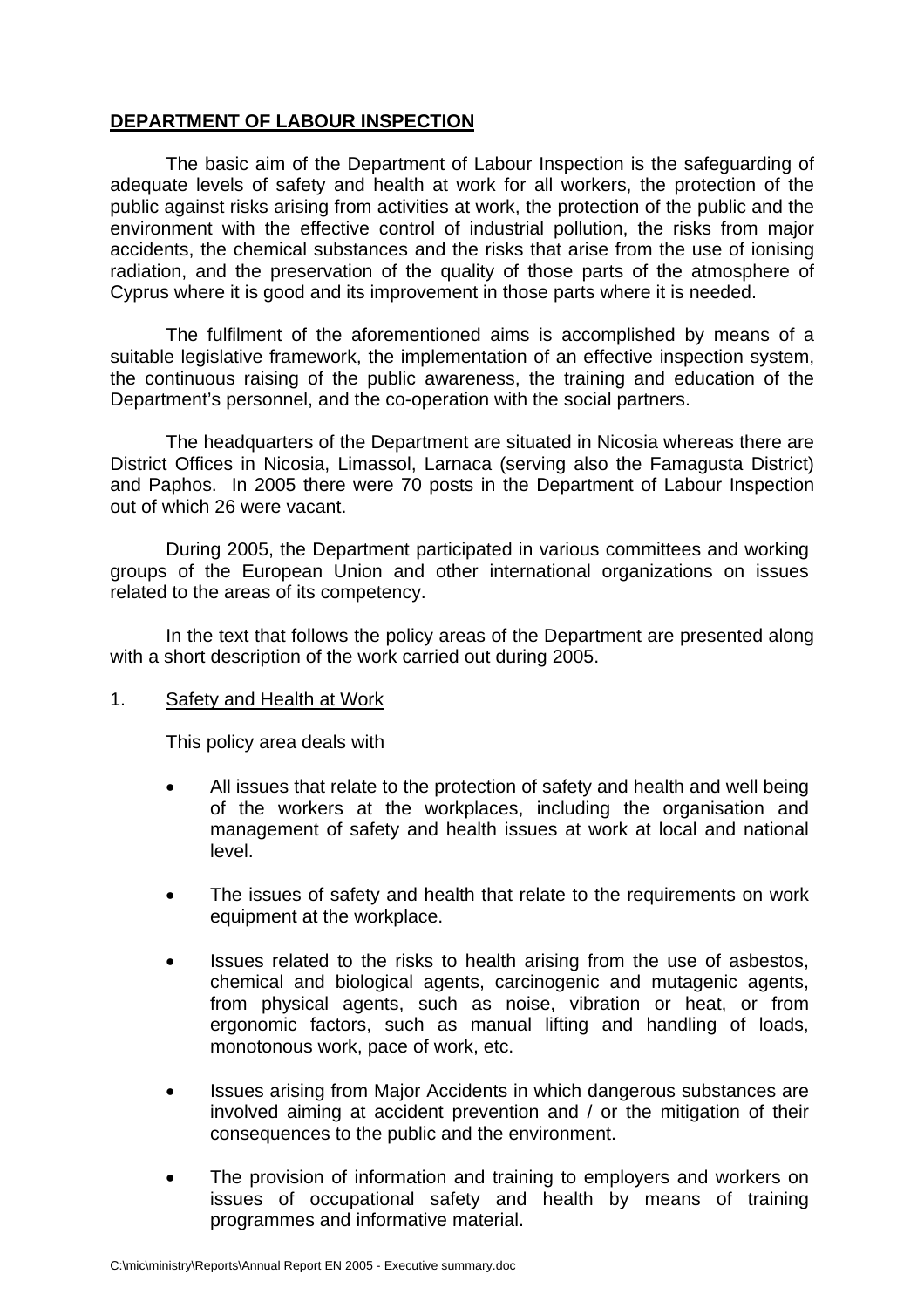Also, the Department enforces the legislation on the safety and health of children and young persons at work as well as on the maternity protection at work.

The Department constitutes the Focal Point for Cyprus for the European Agency for Safety and Health at Work that deals with the collection and dissemination of information on safety and health at work topics. Within this context, the Department is responsible for the organisation and coordination of the National Information Network and participates in the preparation and the materialisation of the Agency's work agenda.

The Department constitutes also the National Focal Point of Cyprus for the European Network for the Promotion of Health at the Workplace.

Under the review period the Department dealt with the preparation of several pieces of legislation out of which one was enacted. Also, during the said period 4688 inspections on workplaces on safety and health at work issues were carried out. In addition, 1621 out of 2175 work accidents were investigated, 81 new legal cases were prepared and 12537 person hours of training were delivered to employees and employers.

### 2. Inspection and Certification of Machinery

Issues of inspection and certification of inspectable machinery, such as lifts, hoists, steam boilers, steam receivers, cranes, winches, overhead travelling cranes and air receivers are dealt with in this policy area. Also, the Department deals with the surveillance of the market for the free movement of goods on the basis of the European New Approach Directives, such as the Directives on Pressure Equipment, Simple Pressure Vessels, Machinery, Lifts, Personal Protective Equipment, and Equipment and Protective Systems.

Under the review period 1519 inspections for machinery safety purposes were carried out.

### 3. Control of Chemical Substances

In this policy area, issues related to the proper labelling, classification, packaging and management of dangerous chemical substances and preparations are dealt with. The aim is to safeguard the safety and health of all those who use chemical substances and preparations at places of work or the domestic environment, and the protection of the environment.

Under the review period officers of the Department delivered lectures on the control of chemical substances in 12 seminars and carried out 15 inspections in premises where chemicals are produced or kept in stock.

### 4. Control of Industrial Pollution

The monitoring and control of the pollution caused by substances emitted to the environment during the operation of various industrial installations in an effort to safeguard the health of the public and the protection of the environment is the main aim of this policy area.